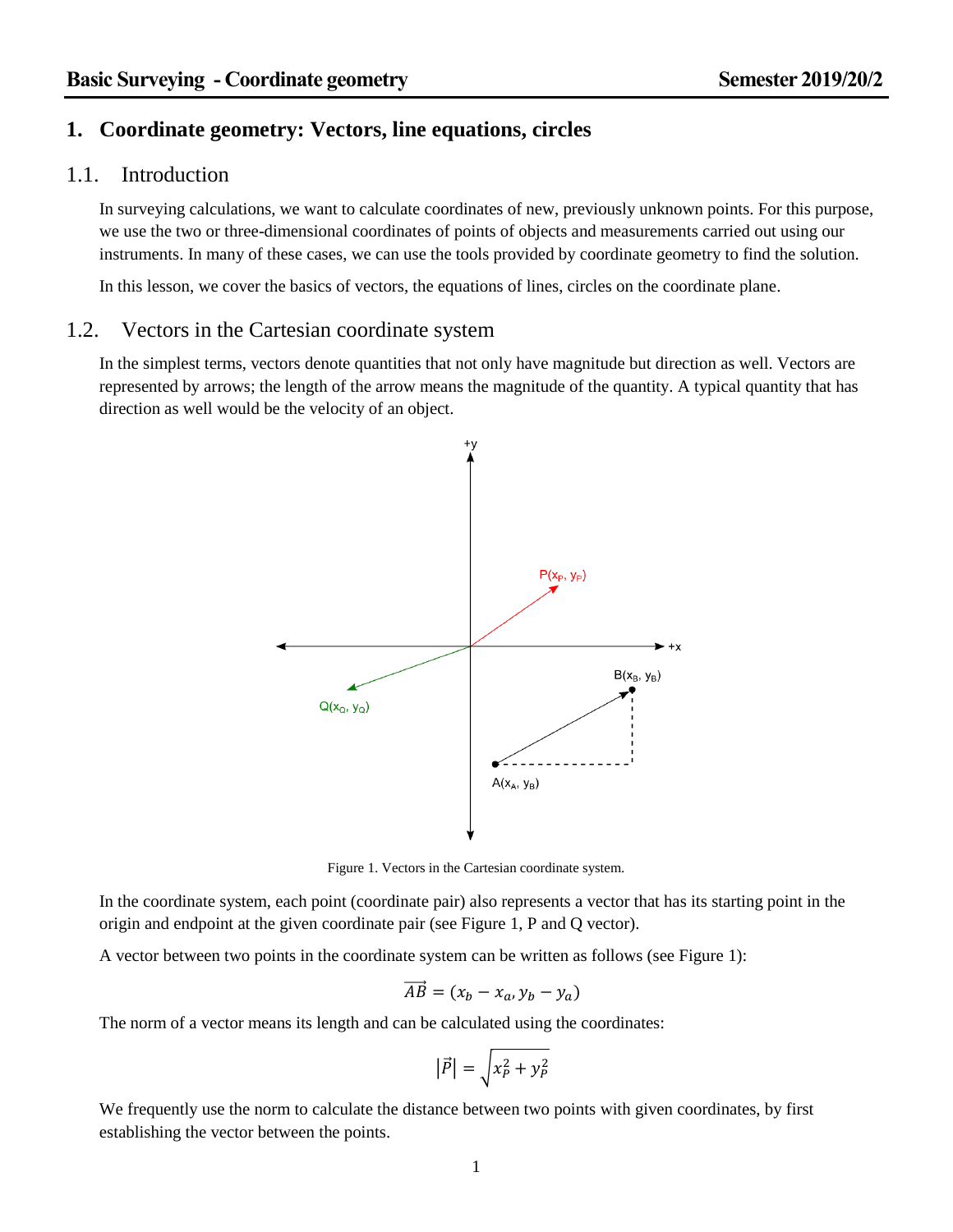The addition and subtraction of vectors can be done using the coordinates. If we have vectors  $\vec{a}(x_a, y_a)$  and  $\vec{b}(x_h, y_h)$ :

$$
\vec{a} + \vec{b} = (x_a + x_b, y_a + y_b) ,
$$
  

$$
\vec{a} - \vec{b} = (x_a - x_b, y_a - y_b).
$$

The resulting vectors from addition and subtraction can be seen in [Figure 2.](#page-1-0)



Figure 2. Addition and subtraction of vectors.

# <span id="page-1-0"></span>1.3. The dot product of two vectors

If we have vectors  $\vec{a}(x_a, y_a)$  and  $\vec{b}(x_b, y_b)$ , the dot product or scalar product of two vectors means the following:

$$
\vec{a} \cdot \vec{b} = x_a \cdot x_b + y_a \cdot y_b
$$

The dot product can also be calculated using the following formula:

$$
\vec{a} \cdot \vec{b} = |\vec{a}| \cdot |\vec{b}| \cdot \cos(\alpha) = \sqrt{x_a^2 + y_a^2} \cdot \sqrt{x_b^2 + y_b^2} \cdot \cos(\alpha)
$$

where  $\alpha$  is the acute angle between the two vectors. The result of the dot or scalar product is a single value (scalar), hence the name. A very important note is that the dot product of any two vectors that are perpendicular to each other will be 0. This comes from the fact that for two vectors that are perpendicular, the angle between them is  $90^\circ$  and  $\cos(90^\circ)$  equals 0.

# 1.4. Equations of a line

In coordinate geometry, we often use lines in our computations by specifying their equations. The equation of a line is an algebraic equation solved only by the coordinates of the points that are on the line.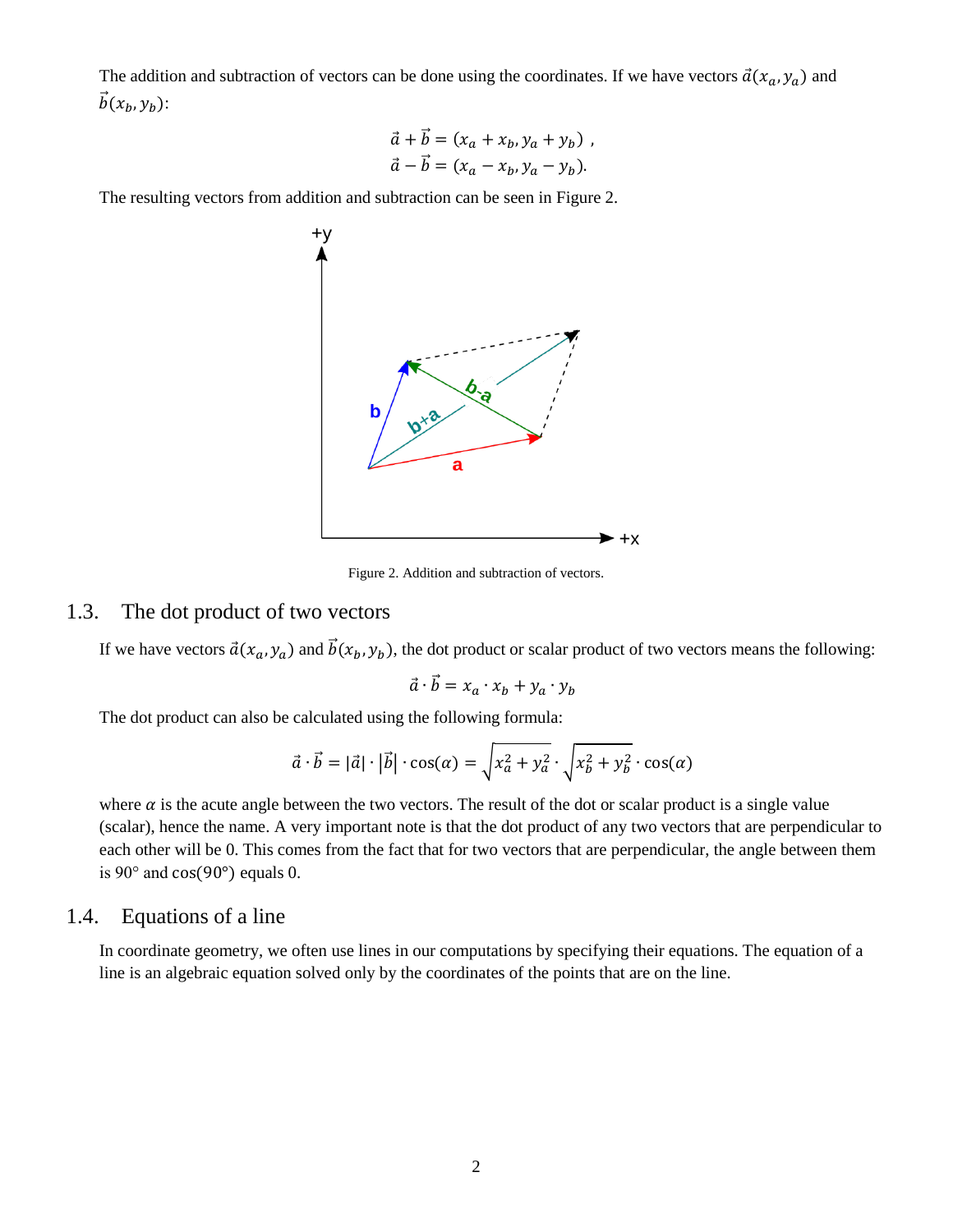### The standard form of the line equation

The standard form of a line equation can be written as the following:

$$
y = m \cdot x + b
$$

where x and y are coordinates,  $\alpha$  denotes the slope of the line, and  $\beta$  denotes the so-called y-intercept of the line (see [Figure 3\)](#page-2-0). The slope of the line is equal to the tangent of the  $\alpha$  value on [Figure 3,](#page-2-0) that is, the acute angle between the line and the horizontal axis.



Figure 3. The standard form of the equation of a line.

<span id="page-2-0"></span>In each of the different cases of writing the line equation, we can always arrive at the standard form of the equation, which is what we will do in the following sections.

#### <span id="page-2-2"></span>Equation of line using the direction vector

We can specify any given line in the coordinate system using its direction vector  $\vec{v}(x_v, y_v)$  and a point  $P_0(x_{P_0}, y_{P_0})$  that happens to be on the line. The direction vector of the line is a vector that is parallel with the line [\(Figure 4\)](#page-2-1).



Figure 4. Equation of line using a point and the direction vector.

<span id="page-2-1"></span>First, we can establish a vector from the given point on the line to an arbitrary point  $P(x, y)$  on the plane. We want to find those  $(x, y)$  coordinate pairs for which our established vector is parallel with the direction vector of the line. In other words, their slope is the same.

The vector from the given point on the line to any  $P(x, y)$  point can be written in the following form:

$$
\overrightarrow{PP_0} = (x - x_{P_0}, y - y_{P_0})
$$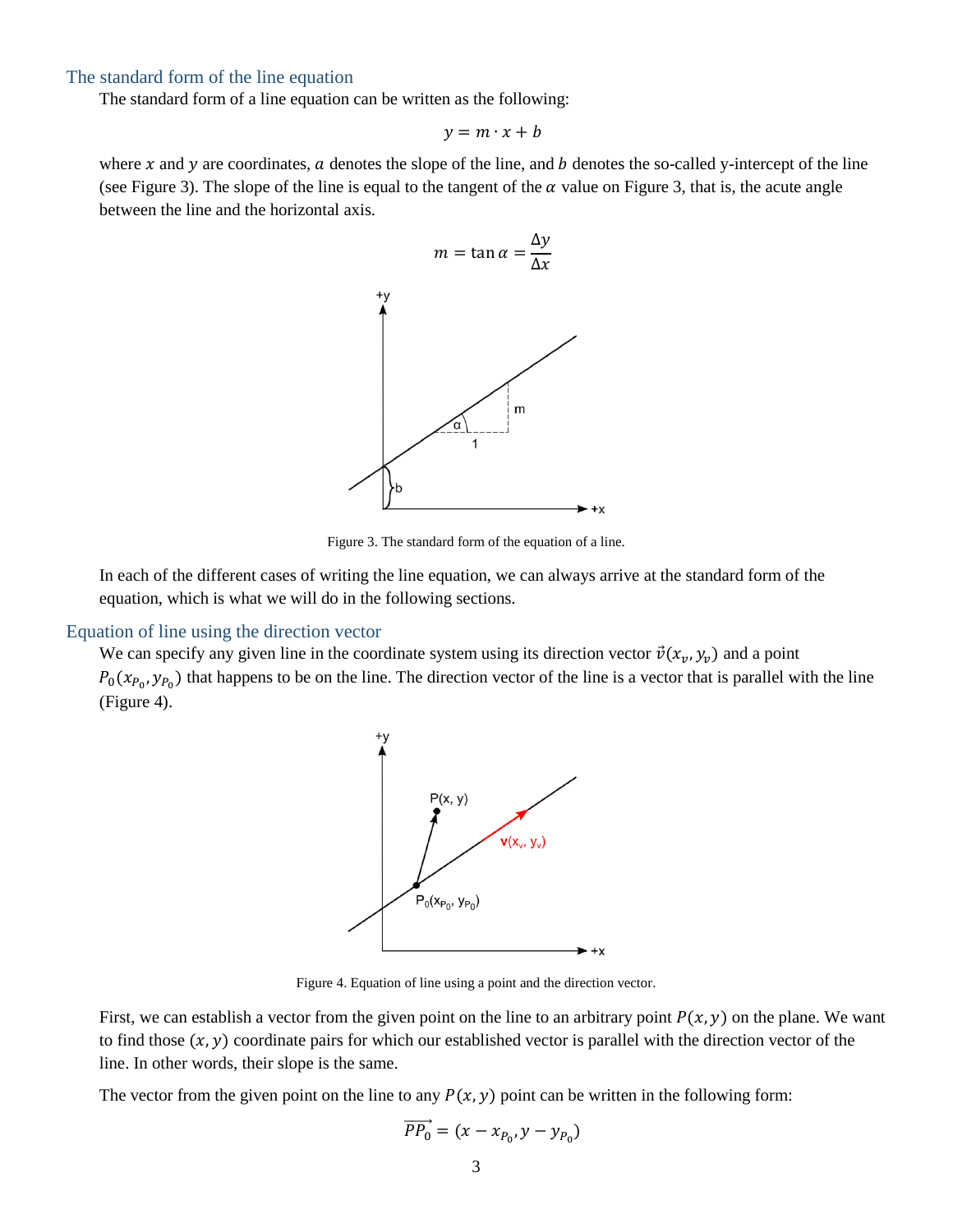The slope of our vector and the direction vector of the line have to be equal to each other. They can be written as such:

$$
m_{\overrightarrow{PP_0}} = m_{\overrightarrow{v}}
$$

$$
\frac{y - y_{P_0}}{x - x_{P_0}} = \frac{y_v}{x_v}
$$

We can rewrite the equation and find the equation of the line in the standard form:

$$
y = \frac{y_v}{\frac{x_v}{m}} \cdot x + \underbrace{\left(y_{P_0} - \frac{y_v}{x_v} \cdot x_{P_0}\right)}_{b}
$$

Example 1: Find the equation of the line that has the direction vector  $v(6, 11)$  and contains the point  $P_0(14, 36)$ . What are the slope and the y-intercept of the line?

### Solution:

The slope of the vector from  $P_0$  to an arbitrary point  $P(x, y)$  has to be equal to the slope of the direction vector of the line:

<span id="page-3-0"></span>
$$
\frac{y-36}{x-14} = \frac{11}{6} \Rightarrow y = \frac{11}{6}x - \frac{11}{6} \cdot 14 + 36 \Rightarrow y = \frac{11}{6}x + \frac{62}{6}
$$

The slope of the line is  $\frac{11}{6}$  and the y-intercept is  $\frac{62}{6}$ .

## Equation of line using the normal vector

If we know the normal vector  $\vec{n}(x_n, y_n)$  of a line, that is, the vector which is perpendicular to the line (and its direction vector) and a point  $P_0(x_{P_0}, y_{P_0})$  that the line contains (see [Figure 5\)](#page-4-0), we can approach the problem in two ways.

One way would be to find the direction vector  $\vec{v}(x_v, y_v)$  of the line. As we know the normal vector, we can easily do this by swapping the coordinates and changing the sign of one them. In our case, a possible direction vector would be  $\vec{v}(y_n, -x_n)$ . Now that we know the direction vector of the line and a point on it, we can go back to the previous section to find the equation of the line.

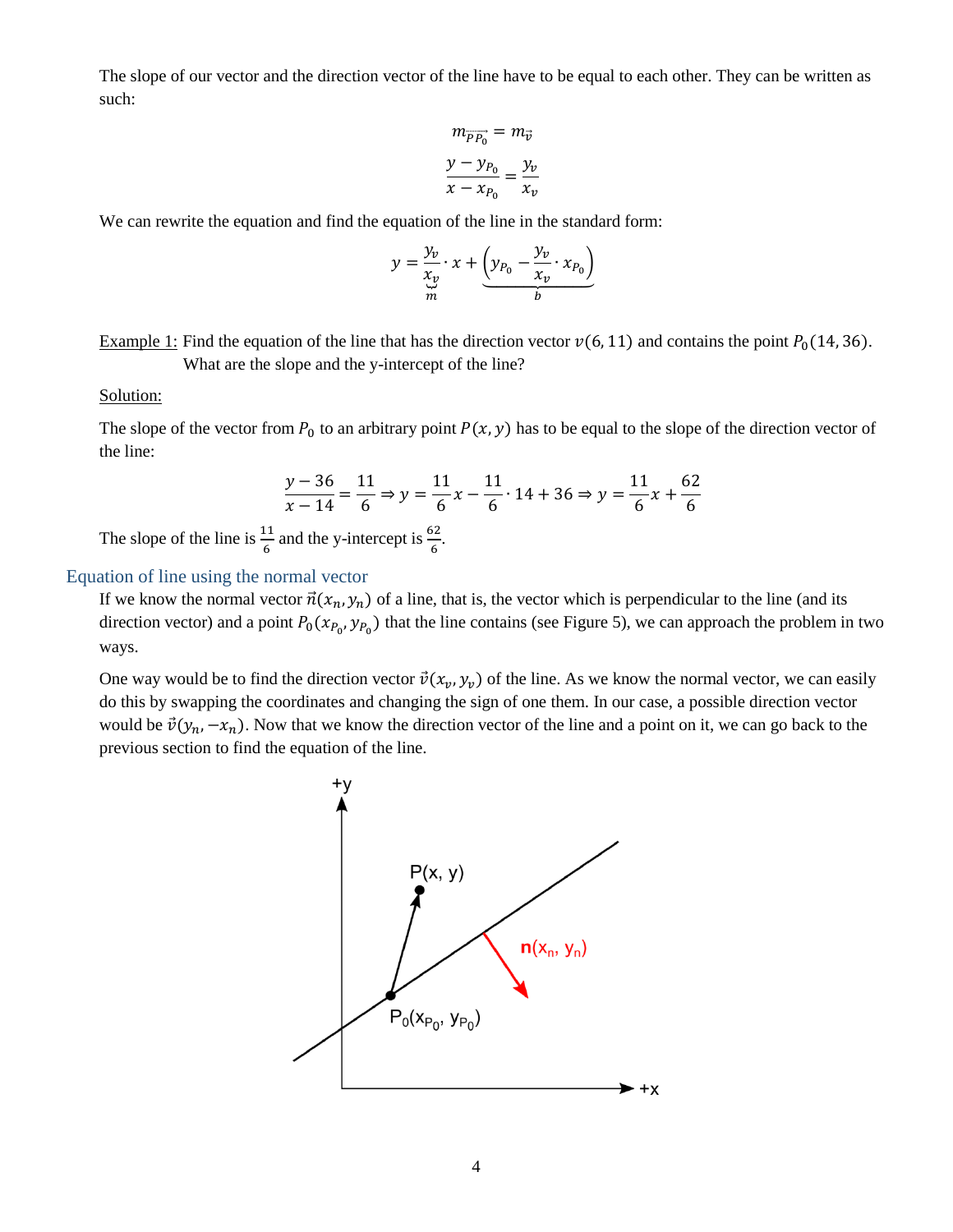Figure 5. Equation of a line using a point and the normal vector.

<span id="page-4-0"></span>The second way would be to use the normal vector directly. First, we establish a vector from the point on the line to any arbitrary  $P(x, y)$  point. If our point is on the line, then the established vector has to be parallel to the direction vector of the line or perpendicular to its normal vector. We can use the dot product to find all the vectors that are perpendicular to the normal vector of our line (their dot product has to be 0):

$$
\overrightarrow{PP_0} \cdot \vec{n} = (x - x_{P_0}) \cdot x_n + (y - y_{P_0}) \cdot y_n = 0
$$

$$
y = -\frac{x_n}{y_n} \cdot x + \left(y_{P_0} + \frac{x_n}{y_n} \cdot x_{P_0}\right)
$$

Example 2: Find the equation of the line that has a normal vector  $\vec{n}(-2, 5)$  and contains the point  $P_0(25, 32)$ !

What is the slope and y-intercept of the line?

Solution:

⃗⃗⃗ ⃗⃗⃗⃗ = ( − 25, − 32) 0 0 ∙ = 0 → −2( − 25) + 5( − 32) = 0 −2 + 50 + 5 − 160 = 0 2 = + 225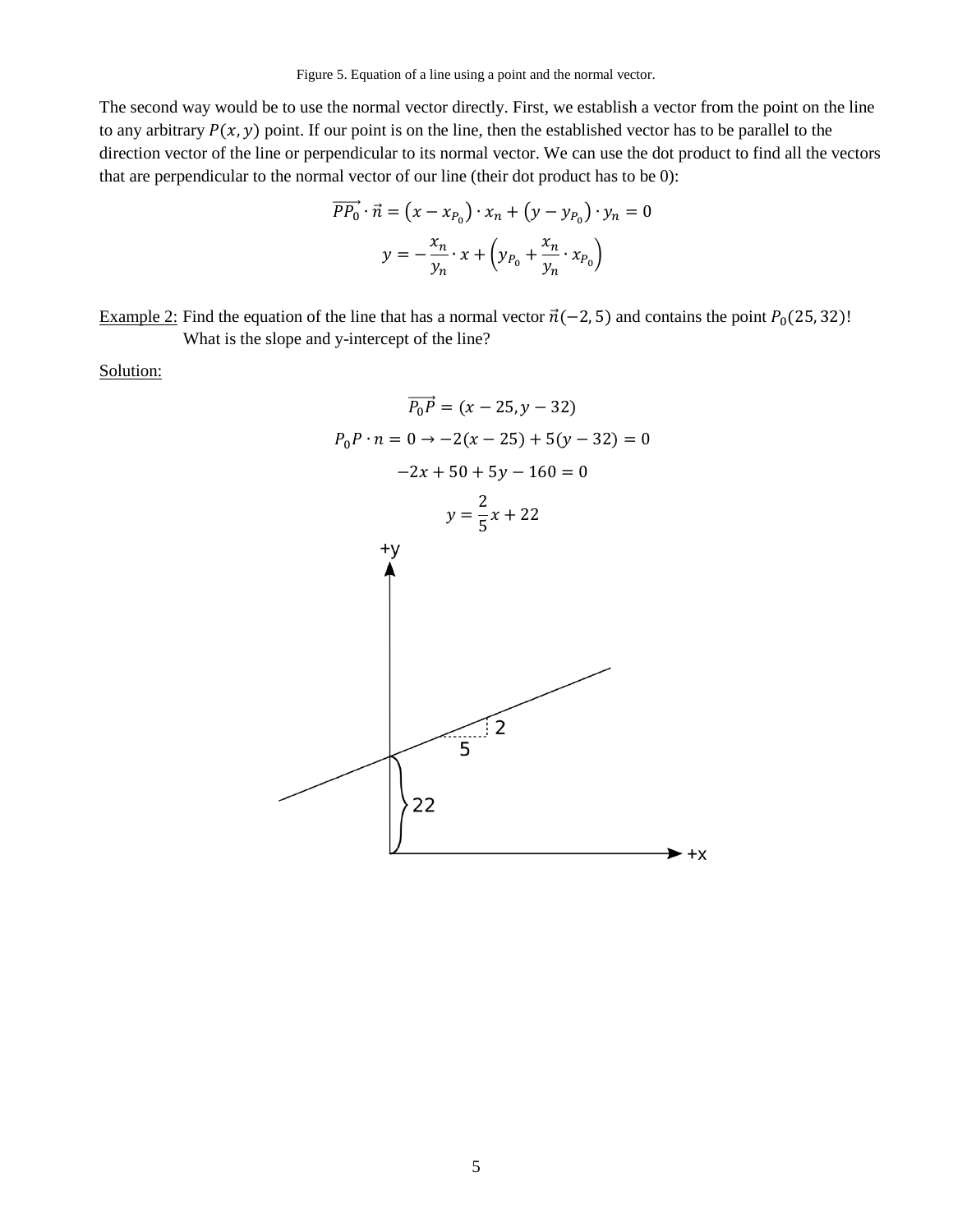### Equation of line using two points on the line

In this case, we have two points on the line with known coordinates:  $P1(x_1, y_1)$  and  $P2(x_2, y_2)$ . We can either establish the direction vector of the line or the normal vector of the line using the two points (see [Figure 6\)](#page-5-0). Afterwards we can use the methods in section [0](#page-2-2) and [0](#page-3-0) to find the equation of the line.



Figure 6. Equation of a line using two points.

<span id="page-5-0"></span>The direction vector of the line is the vector between the two points:

$$
\vec{v} = \overrightarrow{P1P2} = (x_2 - x_1, y_2 - y_1)
$$

The normal vector can be found using the coordinates of the direction vector:

$$
v(x_v, y_v) \to n(-y_v, x_v) \text{ or } n(y_v, -x_v)
$$

Example 3: Find the equation of the line that contains the following two points:  $A(10, 18)$ ,  $B(-12, -21)$ . What is the slope and the y-intercept of the line?

#### Solution:

The  $\overrightarrow{BA}$  vector, which is the direction vector of the line:  $(10 + 12, 18 + 21) = (22, 39)$ 

The vector from *A* to an arbitrary point  $P(x, y)$ :  $(x - 10, y - 18)$ 

The slope of the  $\overrightarrow{AP}$  vector has to be equal to the slope of the *BA* vector:

$$
\frac{y - 18}{x - 10} = \frac{39}{22}
$$
  
22(y - 180) = 39(x - 10)  
22y - 396 = 39x - 390  

$$
y = \frac{39}{22}x + \frac{6}{22}
$$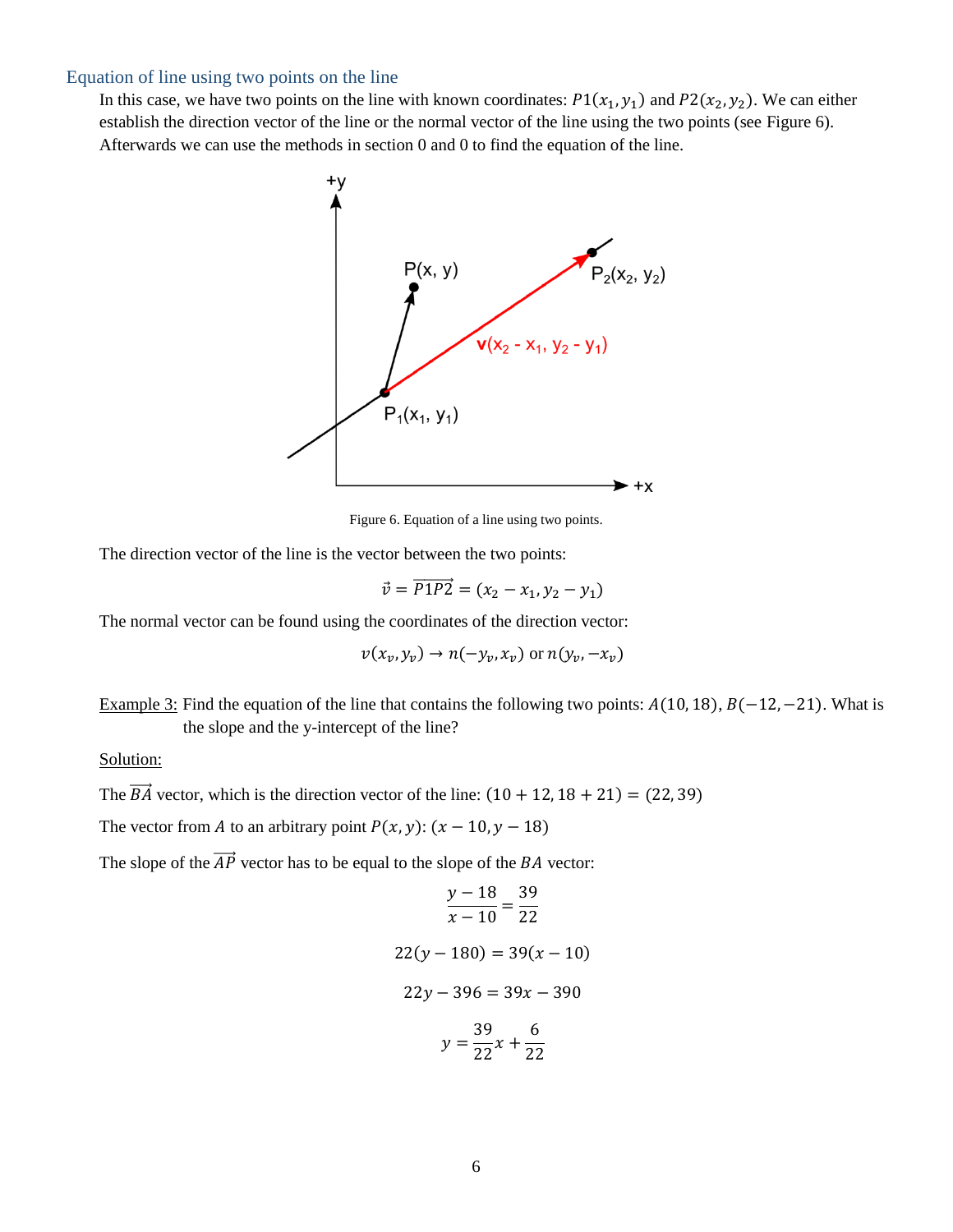# 1.5. Calculating the point of intersection using the line equations

Whenever we have two lines given with their respective equations, we can use them to find whether the two lines intersect (so they are not parallel) and if so, the coordinates of the intersection point. Given these lines with their equations:

$$
y_1 = a_1 \cdot x + b_1
$$

$$
y_2 = a_2 \cdot x + b_2
$$

we can say that the lines don't intersect when  $a_1 = a_2$ , that is, their slope is the same. This of course means, that the two lines are parallel with each other. If this is not the case, then point of intersection has to be contained by both lines [\(Figure 7\)](#page-6-0), so if we make the two equations equal to each other, we can first find the  $x$  coordinate of the intersection and then we just have to substitute the x coordinate into any one of the two equations to find the  $y$ coordinate.

$$
a_1 \cdot x_i + b_1 = a_2 \cdot x_i + b_2
$$

$$
x_i = \frac{b_2 - b_1}{a_1 - a_2}
$$

The  $y$  coordinate of the point of intersection from substituting the  $x$  coordinate into the equations above:



Figure 7. Intersection of two lines.

<span id="page-6-0"></span>Example 4: Find the intersection point of two lines. The first line is given by its direction vector  $\vec{v}(5, -3)$  and a point  $A(-15, 24)$ . The second line is defined by two points  $B(-18, -8)$  and  $C(13, 14)$ .

### Solution:

Check if the two lines are parallel with each other:

$$
-\frac{3}{5} \neq \frac{22}{31} \to \text{The two lines are not parallel.}
$$

The equation of the first line:

$$
\frac{y - 24}{x + 15} = \frac{-3}{5}
$$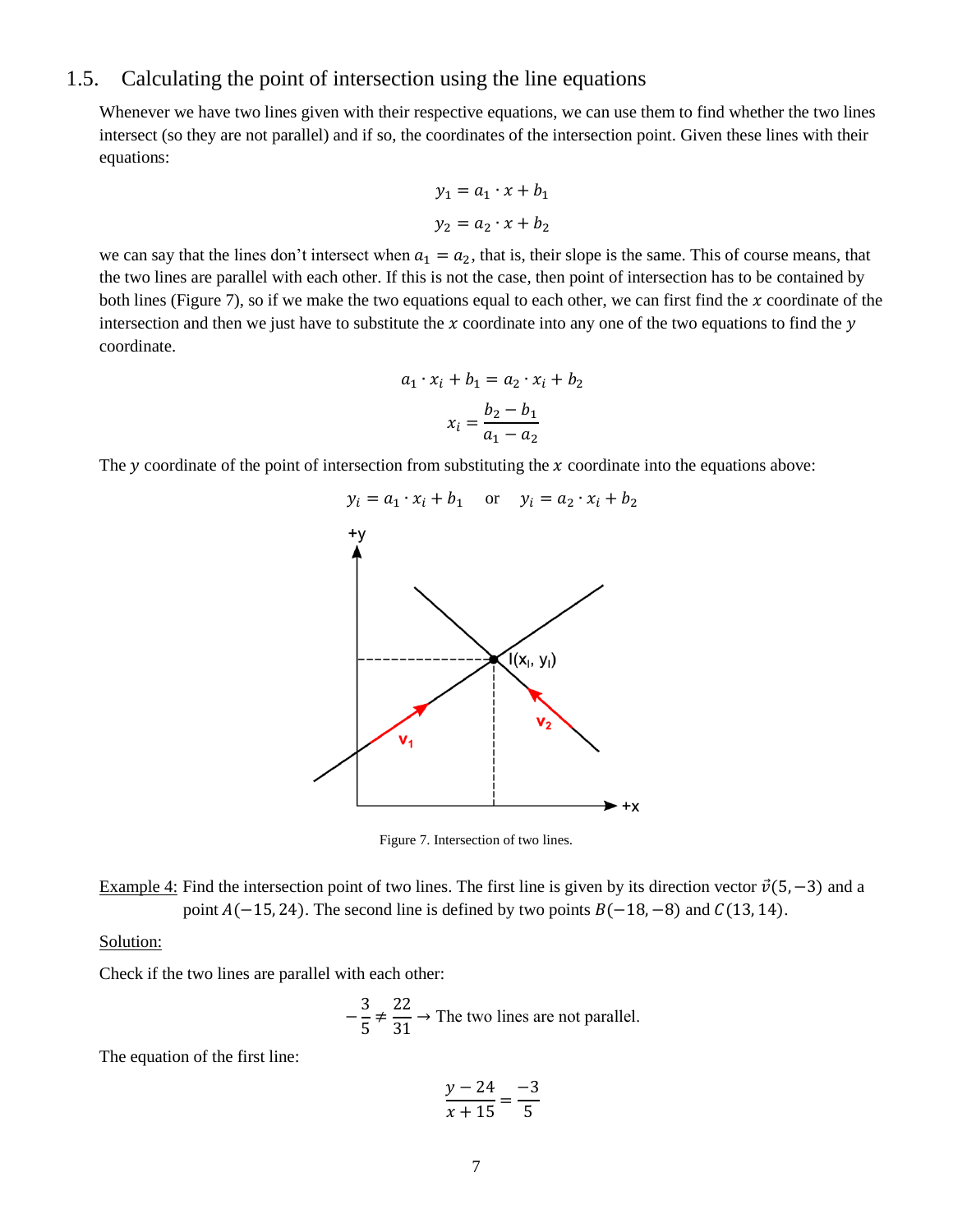$$
y = -\frac{3}{5}x + 15
$$

The equation of the second line:

$$
\frac{y-14}{x-13} = \frac{22}{31}
$$
 or 
$$
\frac{y+8}{x+18} = \frac{22}{31}
$$

$$
31y - 434 = 22x - 286
$$
  

$$
22 \t 148
$$

$$
y = \frac{1}{31}x + \frac{1}{31}
$$

Equating the two line equations:

$$
-\frac{3}{5}x + 15 = \frac{22}{31}x + \frac{148}{31}
$$

$$
x = \frac{\frac{148}{31} - 15}{-\frac{3}{5} - \frac{22}{31}} = 7.81
$$

Substituting into one of the line equations:



# **2. Equation of a circle**

A circle in other words is nothing more than a group of points that are at an equal distance from a given point, which is the center of the circle. The equal distance from the center point of the circle to any point on it is the radius.

This relationship can be quantified by writing that the distance from any given point to the center of the circle must be equal to the radius. Only points that are on the circle will solve the equation (see [Figure 8\)](#page-7-0).



Figure 8. Equation of a circle.

<span id="page-7-0"></span>The standard from of the equation of a circle with its center point at  $(x_0, y_0)$  and with a radius r:

$$
(x - x_0)^2 + (y - y_0)^2 = r^2
$$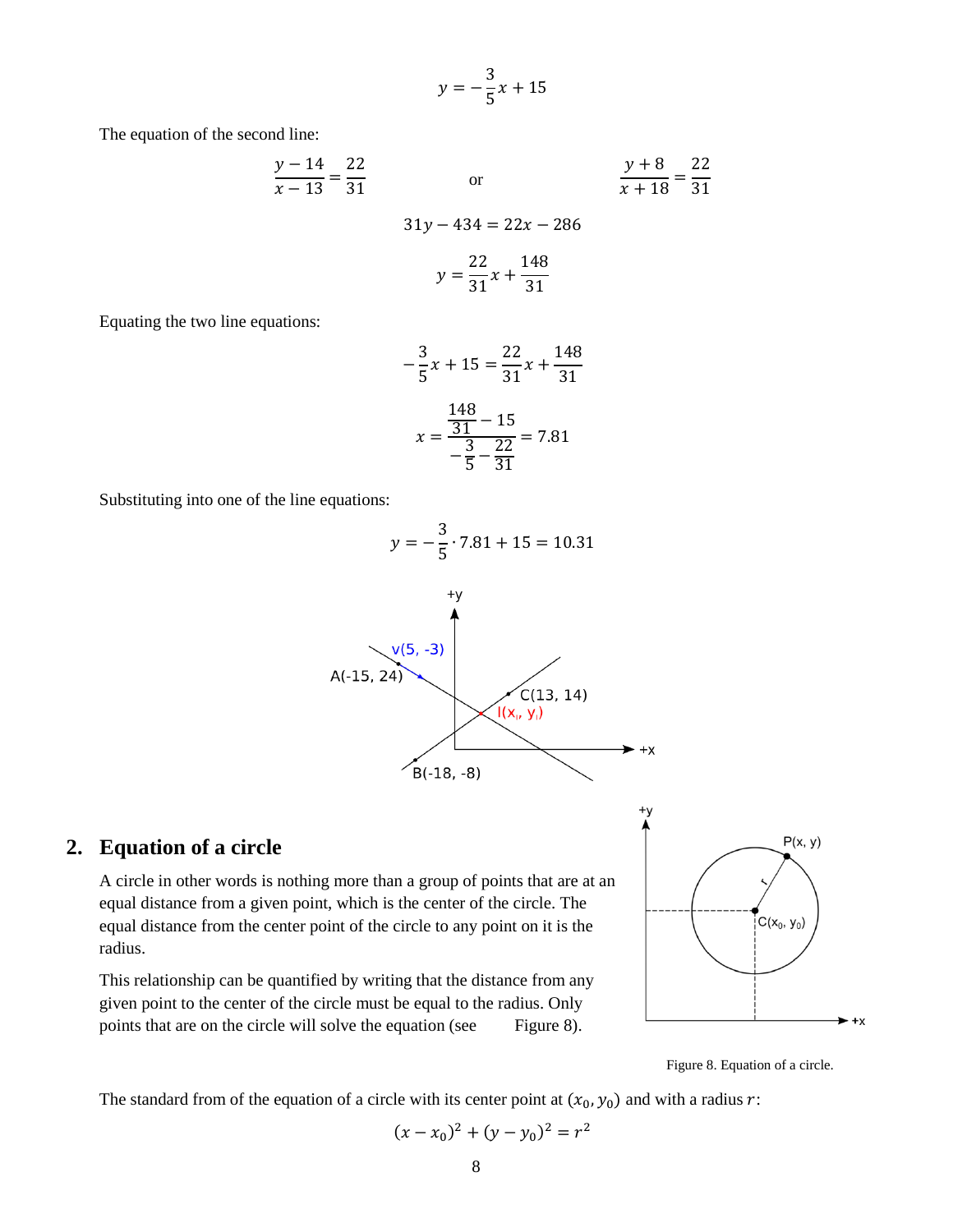Example 5: Find the coordinates of the points of intersection between a circle with a radius of 5 and a center point at (14, 15), and a line with equation  $y = \frac{1}{3}$  $\frac{1}{3}x + 6$ .

Solution:

Equation of the circle:

$$
(x-14)^2 + (y-15)^2 = 5^2
$$

Substituting the equation of the line into the equation of the circle:

$$
(x - 14)^2 + \left(\frac{1}{3}x - 9\right)^2 = 5^2
$$
  

$$
x^2 - 28x + 196 + \frac{1}{9}x^2 - 6x + 81 - 25 = 0
$$
  

$$
\frac{10}{9}x^2 - 34x + 252 = 0
$$
  

$$
\frac{34 \pm \sqrt{34^2 - 4 \cdot \frac{10}{9} \cdot 252}}{\frac{20}{9}} \rightarrow \frac{x_1}{x_2} = 12.6
$$

 $y_1 = 10.2$ 

Substituting the two  $x$  values into the line equation, we find the corresponding  $y$  values:

<sup>2</sup> = 12 

Figure 9. Solution of example 1.